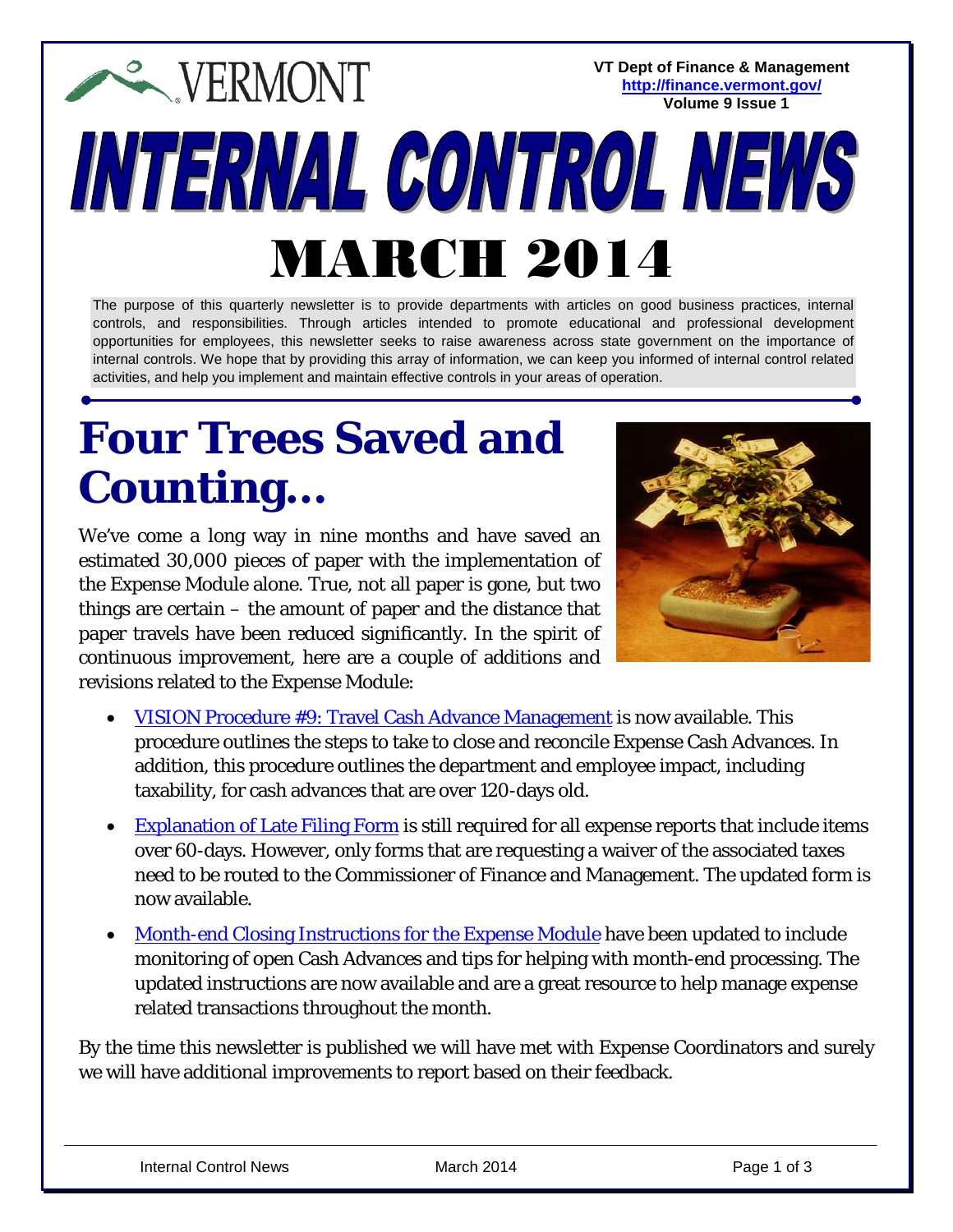

## **Control Self-Assessment**

The Department of Finance & Management (F&M) plans to distribute the 10<sup>th</sup> annual **Self-Assessment of Internal Control** questionnaire to departments in April. There will be significant revisions to the employee payroll & expenses section of the questionnaire pertaining to implementation (May 2013) of the new VTHR system, VISION Expense module, and revised Agency of Administration [Bulletin 3.4: Employee Travel & Expense Policy.](http://aoa.vermont.gov/bulletins)

*Self-Assessment* aims to raise awareness of internal controls across State government and be a catalyst for strengthening the State's internal control system. The questionnaire provides departments with a tool to review and document current internal control practices, while helping management to identify potential areas of risk or non-compliance within their operations.

# **VTHR Operations Division**

A new VTHR division is being organized within the Agency of Administration that will report directly to the Secretary of Administration's Office. This new unit will be focused on managing the recently upgraded VTHR software application and the highly integrated up-front operational work that is required to hire, manage and pay our workforce. The Director of the VTHR Operations Division will be Angela Rouelle and will initially include the following units: Payroll,

HRIS, Time and Labor, VTHR Security, and some VTHR Helpdesk personnel. Additionally, functional leads from the DHR Benefits and DHR Recruitment Units will join this new division as Configuration Analysts. Configuration Analysts will be responsible for the configuration and testing of their respective modules within the VTHR application, while working in a highly collaborative manner with the respective power users. This new structure will



provide for a strengthening of our system and operational controls by providing a more cohesive approach to establishing VTHR best practices, operational guidance, system utilization and compliance with IRS regulations.

This new Division will be physically located at 120 State Street, Montpelier by the end of March 2014. Please continue to contact the VTHR Help Desk for assistance with operational questions or concerns.

#### **OMB Issues New Federal Grant Guidance**

On December 26, 2013, the Office of Management and Budget (OMB) issued *Uniform Administrative Requirements, Cost Principles, and Audit Requirements for Federal Awards, Final Rule,* called "Uniform Guidance" for short. This new guidance supersedes and consolidates seven existing circulars pertaining to states, non-profits, higher education, etc. and